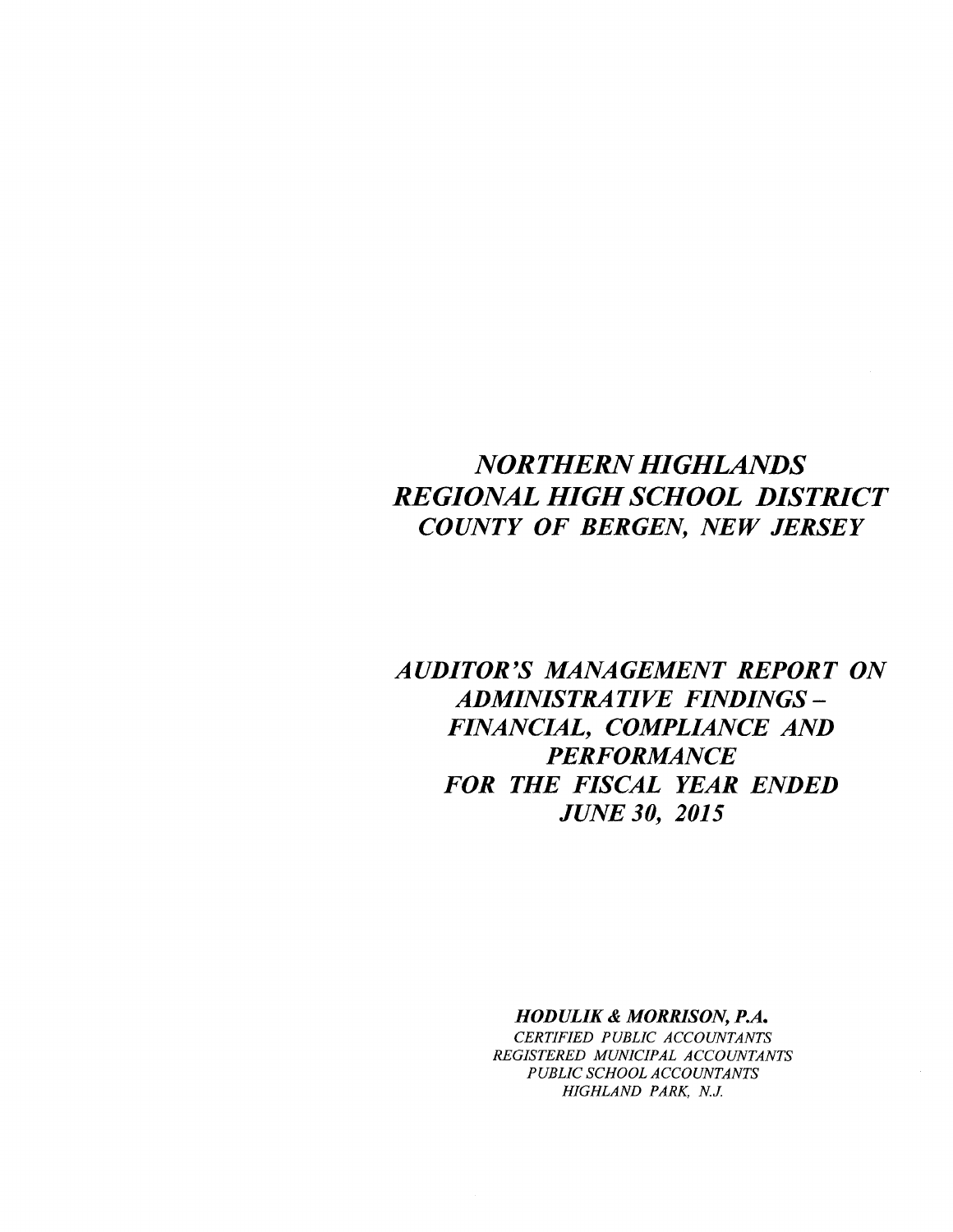# **NORTHERN HIGHLANDS REGIONAL HIGH SCHOOL DISTRICT BERGEN COUNTY, NEW JERSEY**

# **AUDITORS MANAGEMENT REPORT ON ADMINISTRATIVE FINDINGS-FINANCIAL, COMPLIANCE AND PERFORMANCE**

### **TABLE OF CONTENTS**

| Independent Auditor's Report                                  | 1                       |
|---------------------------------------------------------------|-------------------------|
| Scope of Audit                                                | $\overline{2}$          |
| <b>Administrative Practices and Procedures</b>                |                         |
| Insurance                                                     | $\boldsymbol{2}$        |
| <b>Official Bonds</b>                                         | $\boldsymbol{2}$        |
| <b>Tuition Charges</b>                                        | $\overline{2}$          |
| Financial Planning, Accounting and Reporting                  |                         |
| <b>Examination of Claims</b>                                  | 3                       |
| Payroll Account                                               |                         |
| Reserve for Encumbrances and Accounts Payable                 | $\frac{3}{3}$           |
| <b>Classification of Expenditures</b>                         | 3                       |
| Travel                                                        | $\overline{\mathbf{4}}$ |
| <b>Unemployment Compensation Insurance Trust Fund</b>         | 4                       |
| Investment of Idle Funds                                      | $\overline{\mathbf{4}}$ |
| Board Secretary's Records                                     | 4                       |
| <b>General Fixed Assets</b>                                   | $\overline{4}$          |
| Elementary and Secondary Education Act of 1965 (E.S.E.A.), as |                         |
| amended by the Improving America's Schools Act of 1994        | 4                       |
| Other Special Federal and/or State Projects                   | 5                       |
| T.P.A.F. Reimbursement                                        | 5                       |
| <b>School Purchasing Programs</b>                             |                         |
| Contracts and Agreements Requiring Advertisement for Bids     | $5 - 6$                 |
| School Food Service Fund                                      | $6 - 7$                 |
| <b>Student Activity Funds</b>                                 | 7                       |
| Application for State School Aid                              |                         |
| <b>Pupil Transportation</b>                                   | 7                       |
| Follow-Up on Prior Year Findings                              | $\overline{7}$          |
| Summary of Recommendations                                    | 8                       |
| Acknowledgment                                                | 8                       |
| Schedule of Audited Enrollments                               | $9 - 10$                |
| <b>Excess Surplus Calculation</b>                             | $11 - 12$               |

**Tax ID Number 221696560**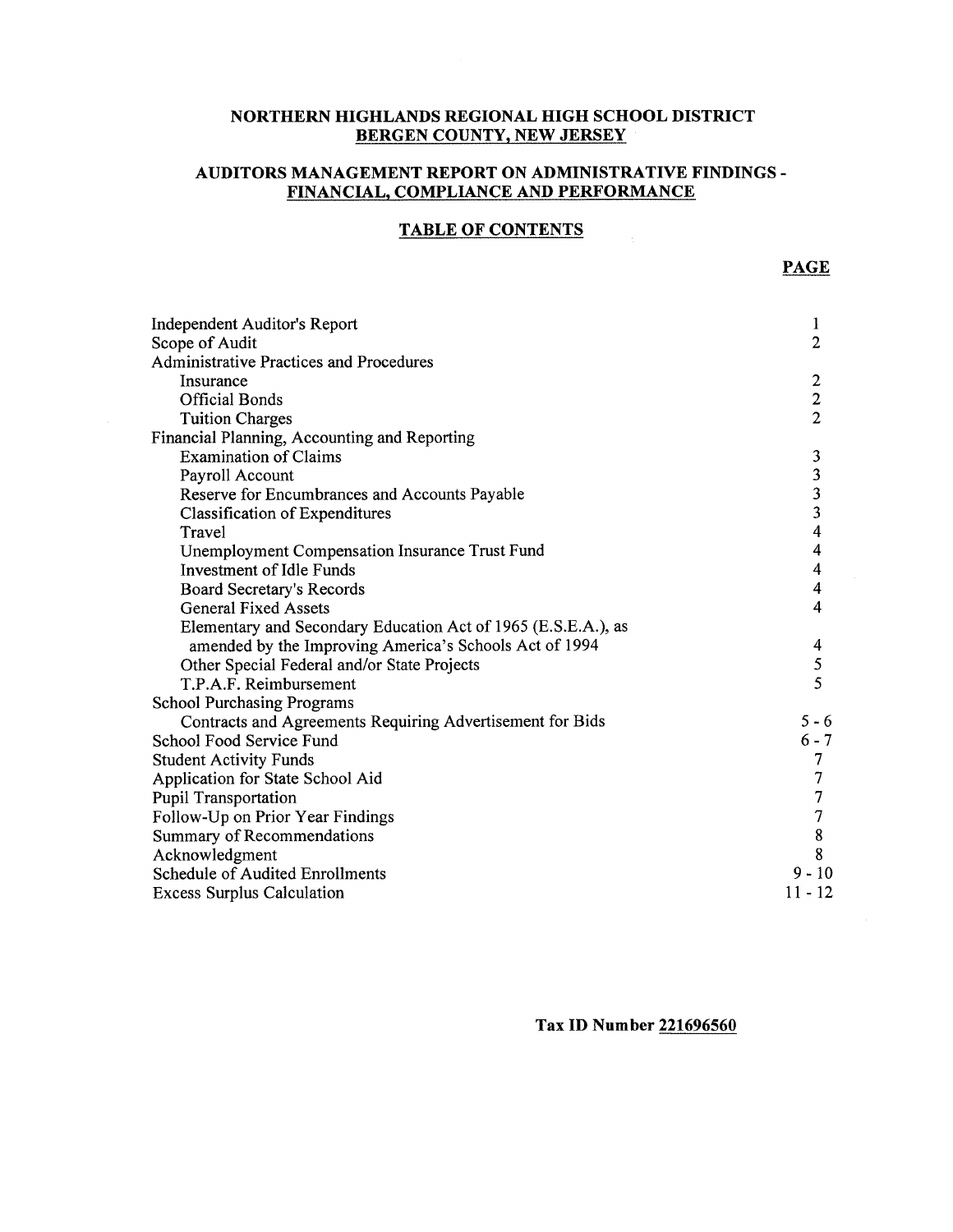#### **HODULIK & MORRISON,P.A.**

CERTIFIED PUBLIC ACCOUNTANTS REGISTERED MUNICIPAL ACCOUNTANTS PUBLIC SCHOOL ACCOUNTANTS 1102 RARITAN AVENUE, P.O. BOX 1450 HIGHLAND PARK, NJ 08904 (732) 393-1000 (732) 393-1196 (FAX)

ANDREW G. HODULIK, CPA, RMA, PSA ROBERT S. MORRISON, CPA. RMA, PSA

JO ANN BOOS, CPA, PSA PADMAJA RAO, CPA

MEMBERS OF: AMERICAN INSTITUTE OF CPA'S NEW JERSEY SOCIETY OF CPA'S REGISTERED MUNICIPAL ACCOUNTANTS OF N.J.

#### INDEPENDENT AUDITOR'S REPORT

Honorable President and Members of the Board of Education Northern Highlands Regional High School District County of Bergen, New Jersey

We have audited, in accordance with generally accepted auditing standards and *Government Auditing Standards* issued by the Comptroller General of the United States, the basic financial statements of the Board of Education of the Northern Highlands Regional High School District, County of Bergen, New Jersey, as of and for the year ended June 30, 2015, and have issued our report thereon dated November 20,2015.

As part of our audit, we performed procedures required by the New Jersey Department of Education, and the findings and results thereof are disclosed on the following pages, as listed in the accompanying table of contents.

This report is intended for the information of the Northern Highlands Regional High School District's Board of Education, management and the New Jersey Department of Education. However, this report is a matter of public record and its distribution is not limited.

Adulik & Morrisin, P.A.

HODULIK & MORRISON, P.A. Certified Public Accountants Public School Accountants

Robert S. Morrison Certified Public Accountant Public School Accountant #871

Highland Park, New Jersey November 20,2015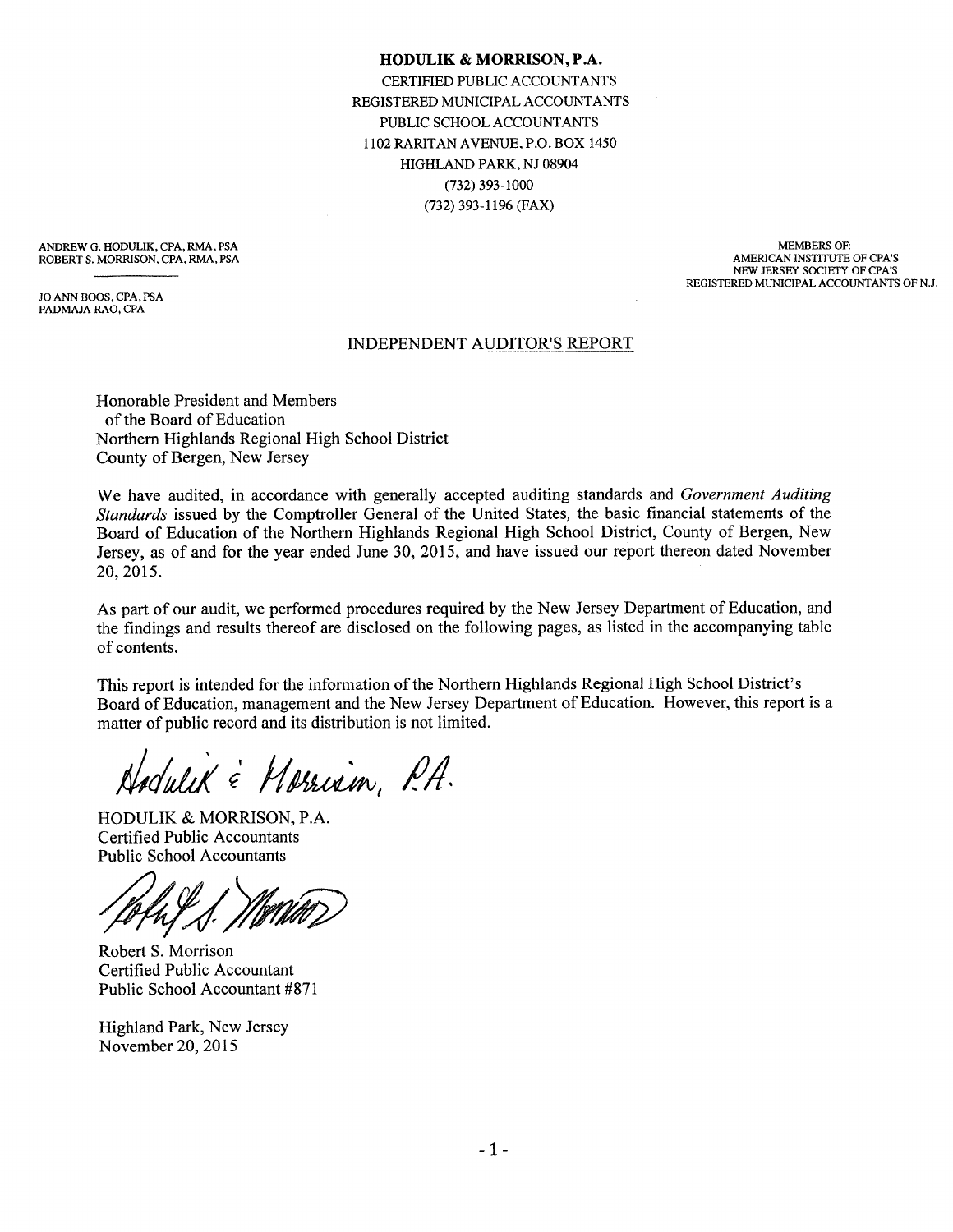#### ADMINISTRATIVE FINDINGS FINANCIAL, COMPLIANCE AND PERFORMANCE REPORTING

#### SCOPE OF AUDIT

The audit covered the financial transactions of the Board Secretary/School Business Administrator and the Treasurer of School Moneys, the activities of the Board of Education and the records of the various funds under the auspices of the Board of Education.

The audit did not and could not determine the character of services rendered for which payment had been made nor could it determine the character, proper price or quantity of materials supplied for which claims had been passed. These details were necessarily covered by the approval of such claims. Revenues and receipts were established and verified as to sources and amount only insofar as the records permitted.

#### ADMINISTRATIVE PRACTICES AND PROCEDURES

#### Insurance

Fire insurance coverage was carried in the amounts as detailed on Exhibit J-20 of the District's CAFR. The details of the various additional insurance coverages by the Board are also presented on this Exhibit. No attempt was made to determine the adequacy of coverage as part of this report. Adequacy of coverage is the responsibility of the Board of Education.

#### Official Bonds

The following positions were covered by Surety Bonds:

| Name            | Position                                          | Amount       |
|-----------------|---------------------------------------------------|--------------|
| James Davis     | Business Administrator/<br><b>Board Secretary</b> | \$250,000.00 |
| M. Alissa Mayer | Treasurer of School Moneys                        | 250,000.00   |

The surety bond coverage for the Treasurer of School Moneys exceeded the minimum requirement as promulgated by the Department of Education.

#### Tuition Charges

Audit tests indicated that tuition charges to each of the districts sending pupils to Northern Highlands regional High School were billed in accordance with the terms of the applicable contracts, and no tuition adjustments were required.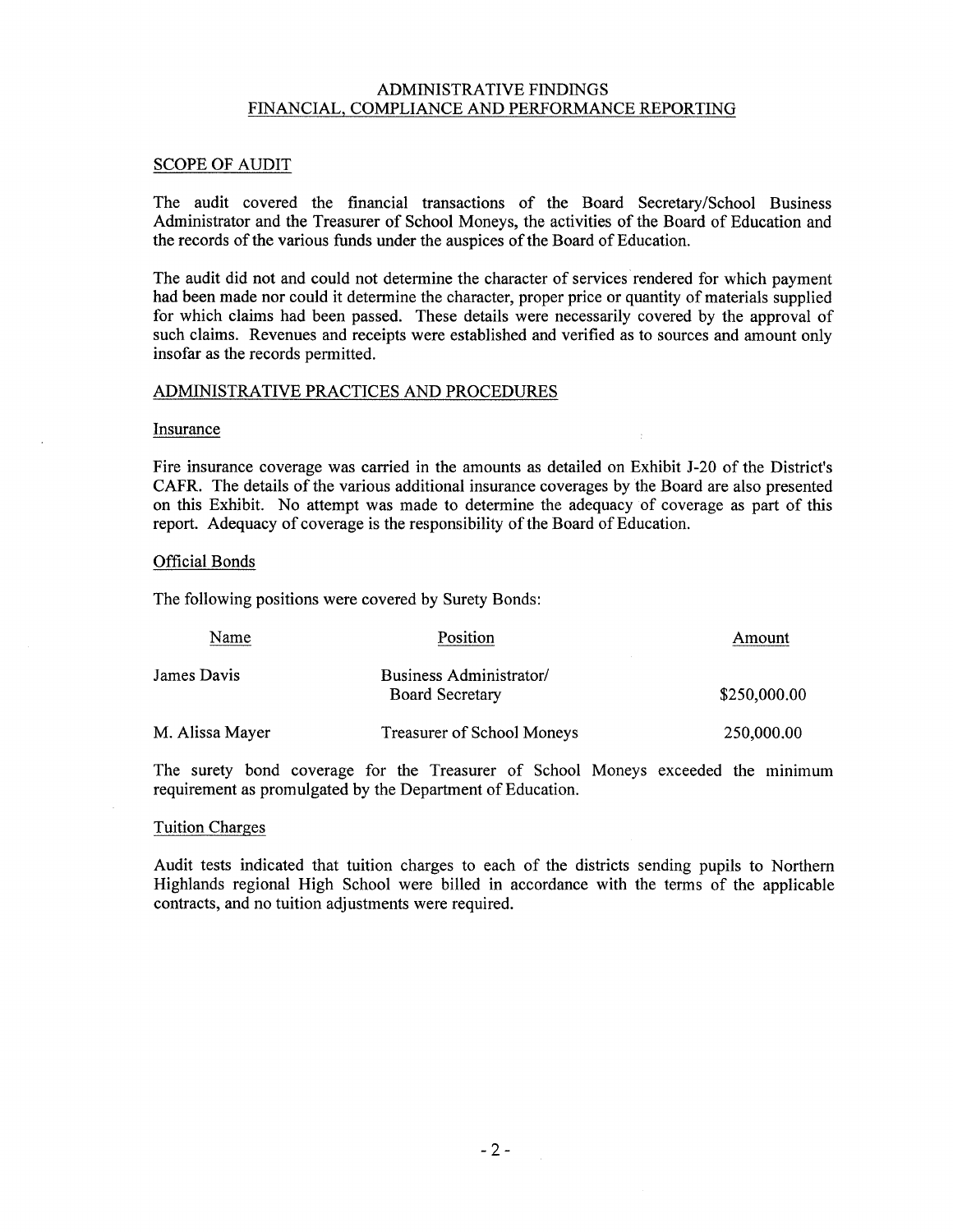#### FINANCIAL PLANNING, ACCOUNTING AND REPORTING

#### Examination of Claims

Claims were examined for the period under review and were found to be in good order.

#### Payroll Account

The Board maintained the Net Payroll and Agency Account method for the depositing and payment of its payrolls. The net payrolls from all sources are deposited in the payroll account and all payroll deductions, together with the Board's share, are deposited to the agency account.

All payrolls were approved by the Superintendent and were certified by the President of the Board and the Board Secretary/School Business Administrator. Tests were made of these records with no exceptions noted.

Salary withholdings were promptly remitted to the proper agencies, including withholdings for employee health benefit contributions, which were transferred timely to the general fund.

Upon the completion of payroll processing and proofs thereof, transfers to the Net Payroll and Agency accounts, in amounts equal to those indicated in the payroll summary reports, are effected by electronic funds transfers.

#### TPAF Reimbursement to the State for Federal Salary Expenditures

The reimbursement to the State for the amount of the expenditure charged to the current year's Final Report for all federal awards for the District to reimburse the State for the TPAF Pension and Social Security payments made by the State on-behalf of the school district for those employees whose salaries are identified as being paid from federal funds was made prior to the end of the 60 day grant liquidation period required by the Office of Grants Management. The expenditure was reviewed subsequent to the reimbursement and no exceptions were noted.

#### Reserve for Encumbrances and Accounts Payable

A review of outstanding issued purchase orders was made as of June 30, for goods not yet received or services not yet rendered. Unpaid purchase orders included in the balance of accounts payable were reviewed for propriety and to determine that goods were received and services rendered as of June 30. Tests of subsequent period disbursements did not identify any unrecorded accounts payable at year-end.

#### Classification of Expenditures

The coding of expenditures was tested for proper classification in accordance with NJ.A.C. 6A: 23-2.2(f) as part of our test of transactions of randomly selected expenditure items. We also reviewed the coding of all expenditures included in our compliance and single audit testing procedures. In addition to randomly selecting a test sample, our sample selection specifically targeted administrative coding classifications to determine overall reliability and compliance with N.J.A.C. 6A: 23-8.2. As a result of the procedures performed we found no discrepancies in the classification of expenditures and no additional procedures were deemed necessary to test the propriety of the expenditure classification.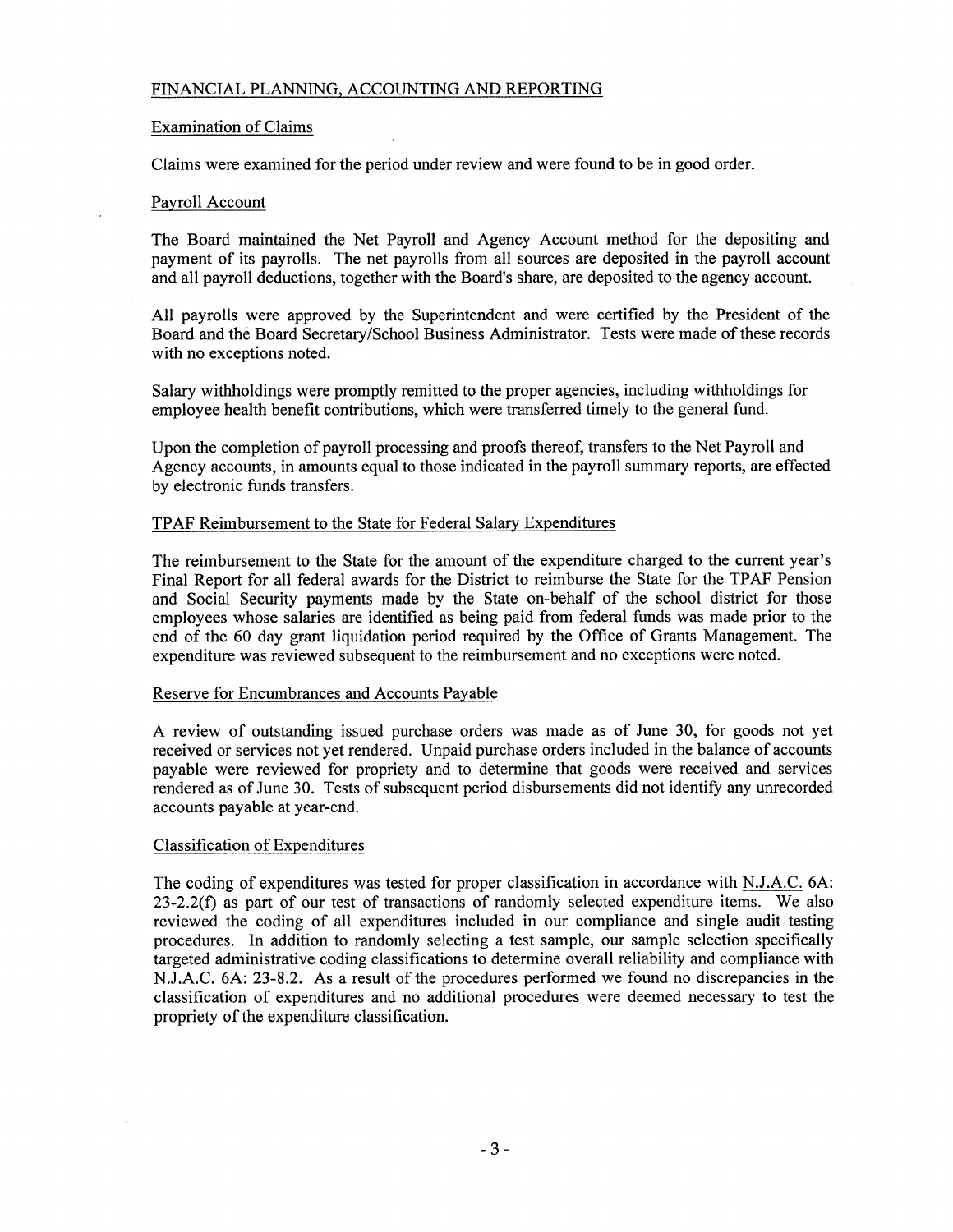# FINANCIAL PLANNING, ACCOUNTING AND REPORTING (Cont'd):

# Travel

Tests were performed to determine the existence of required policy documents and the District's compliance with same with respect to the timely approval and appropriate reimbursement rates for approved travel. No exceptions were noted.

# Unemployment Compensation Insurance Trust Fund

The Board has adopted the direct reimbursement method and has established an Unemployment Compensation Insurance Trust Fund. Exhibit "H-2" sets forth the activity of this fund for the period under review. Total revenues from all sources amounted to \$23,837.06 and expenditures, which consist of reimbursements to the State of New Jersey Unemployment Insurance Fund, amounted to \$42,220.91. Funds available at June 30, 2015 pay future claims amounted to \$80,668.20.

### Investment of Idle Funds

During the year ended June 30, 2015, the Board had substantially all of its cash and cash equivalents for all of its funds and accounts in interest bearing depository accounts. During the year, approvals were received to begin utilizing Valley National Bank as a primary depository of the Board. At June 30, 2015, all District funds were held by Valley National Bank or with The Bank of America.

Interest earnings during the year remained negligible, reflective of the low interest rate environment that has existed for secure, short-term investments of idle funds. This condition was anticipated at the time the 2014-15 school budget was developed and did not cause any negative budgetary variance.

### Board Secretary's Records

The minutes maintained by the Board Secretary were in good condition.

The financial and accounting records maintained by the Board Secretary were found to be in good condition.

### General Fixed Assets

During the period under review the general fixed asset accounting and reporting system was maintained satisfactorily to provide for all the required financial information for the preparation of the statement of changes in general fixed assets. The District engaged an outside consultant to update the full physical inventory and valuation of the District's fixed assets that was performed in the prior period. Additions and deletions reported in the consultant's report match financial records maintained by the business office.

#### Elementary and Secondary Education Act (E.S.E.A.)IImproving America's Schools Act (IASA) as reauthorized by the No Child Left Behind Act of 2001 (NCLB)

The E.S.E.A.INCLB financial exhibits are contained within the Special Revenue Section of the CAFR. This section of the CAFR documents the financial position pertaining to the projects under Title II of the Elementary and Secondary Education Act as amended and reauthorized.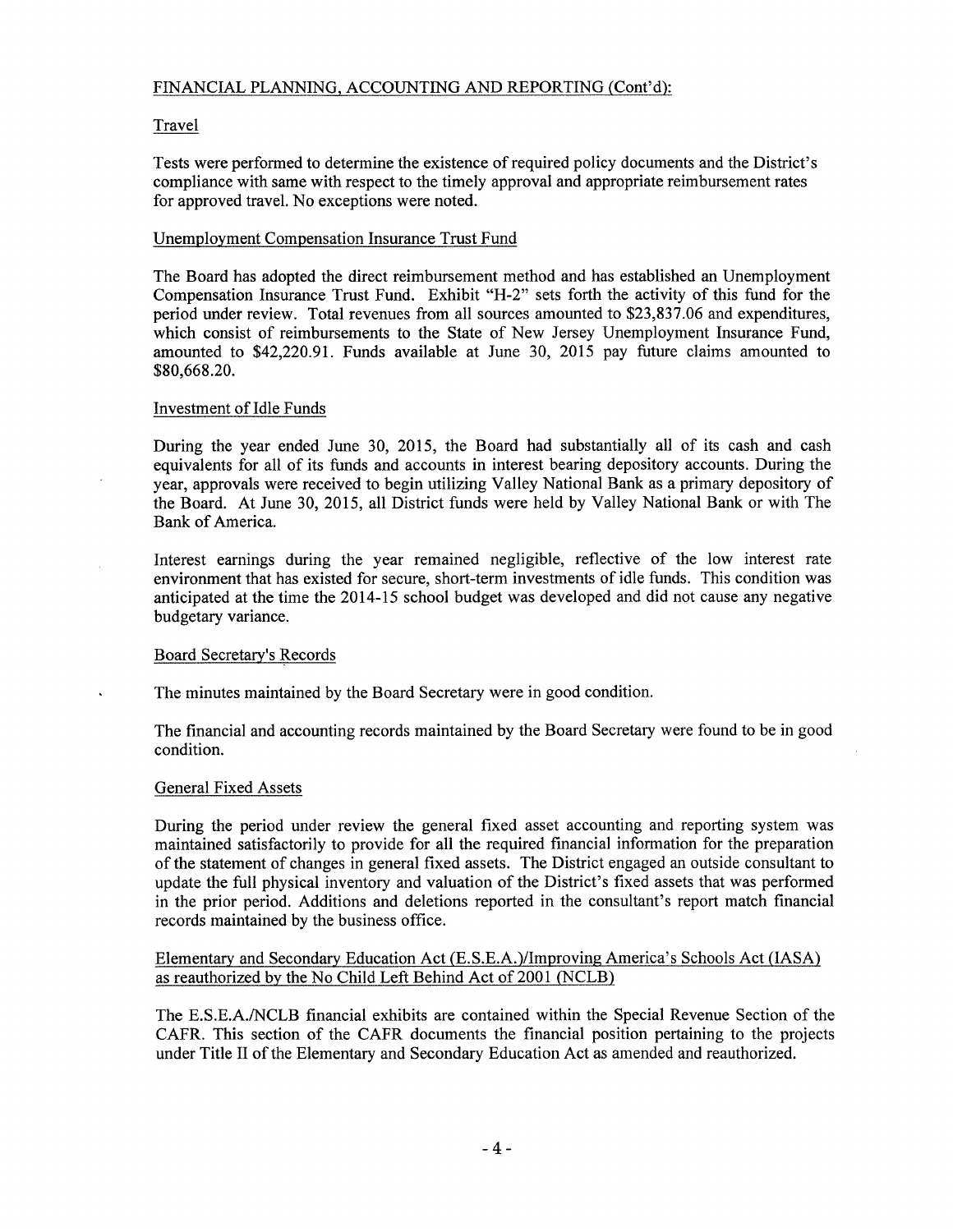### FINANCIAL PLANNING, ACCOUNTING AND REPORTING (Cont'd):

#### Other Special Federal and/or State Projects

The District's Special Projects were approved as listed on Schedule A and Schedule B located in the CAFR.

Our audit of the Federal and State funds, on a test basis, indicated that obligations and expenditures were incurred during the fiscal year or project period for which the project was approved.

The financial exhibits are contained within the Special Revenue Section of the CAFR. This section of the CAFR documents the financial position pertaining to the aforementioned special projects.

### T.P.A.F. Reimbursement

Our audit procedures included a test of the biweekly reimbursement forms filed with the Department of Education for district employees who are members of the Teachers Pension and Annuity Fund. No exceptions were noted.

#### SCHOOL PURCHASING PROGRAMS

#### Contracts and Agreements Requiring Advertisement for Bids

#### N.J.S.A. 18A: 18A-3 states"

"a. Any purchase, contract or agreement for the performance of any work or the furnishing or hiring of materials or supplies, the cost or price of which, together with any other sums expended or foreseeably to be expended for the performance of any work or services in connection with the same project or the furnishing of similar materials or supplies during the same fiscal year paid with or out of school funds, does not exceed the total sum of \$7,500.00 or the amount determined pursuant to subsection b. of this section, in the fiscal year or, in the case of purchases that are not annually recurring, in a period of one year may be made negotiated and awarded by a contracting agent when so authorized by resolution of the board of education without public advertising for bids and bidding therefore.

"b. Commencing January 1, 1983 and every two years thereafter, the Governor, in consultation with the Department of Treasury, shall adjust the threshold amount set forth in subsection a. of this section in direct proportion to the rise or fall of the consumer price index for all urban consumers in the New York City and the Philadelphia area as reported by the United States Department of Labor. The Governor shall notify all local school districts of the adjustment. The adjustment shall become effective on July 1, of the year in which it is reported."

N.J.S.A. 18A: 18A-4 states, "Every contract or agreement for the performance of any work or the furnishing or hiring of any materials or supplies, the cost or the contract price whereof is to be paid with or out of school funds, not included within the terms of N.J.S.A. 18A: 18A-3, shall be made and awarded only by the board of education after public advertising for bids and bidding therefore, except as is provided otherwise in this chapter or specifically by any other law. No work, materials or supplies shall be undertaken, acquired or furnished for a sum exceeding in the aggregate the amount set forth in, or calculated by the Governor pursuant to N.J.S.A. 18A: 18A-3 except by contract or agreement."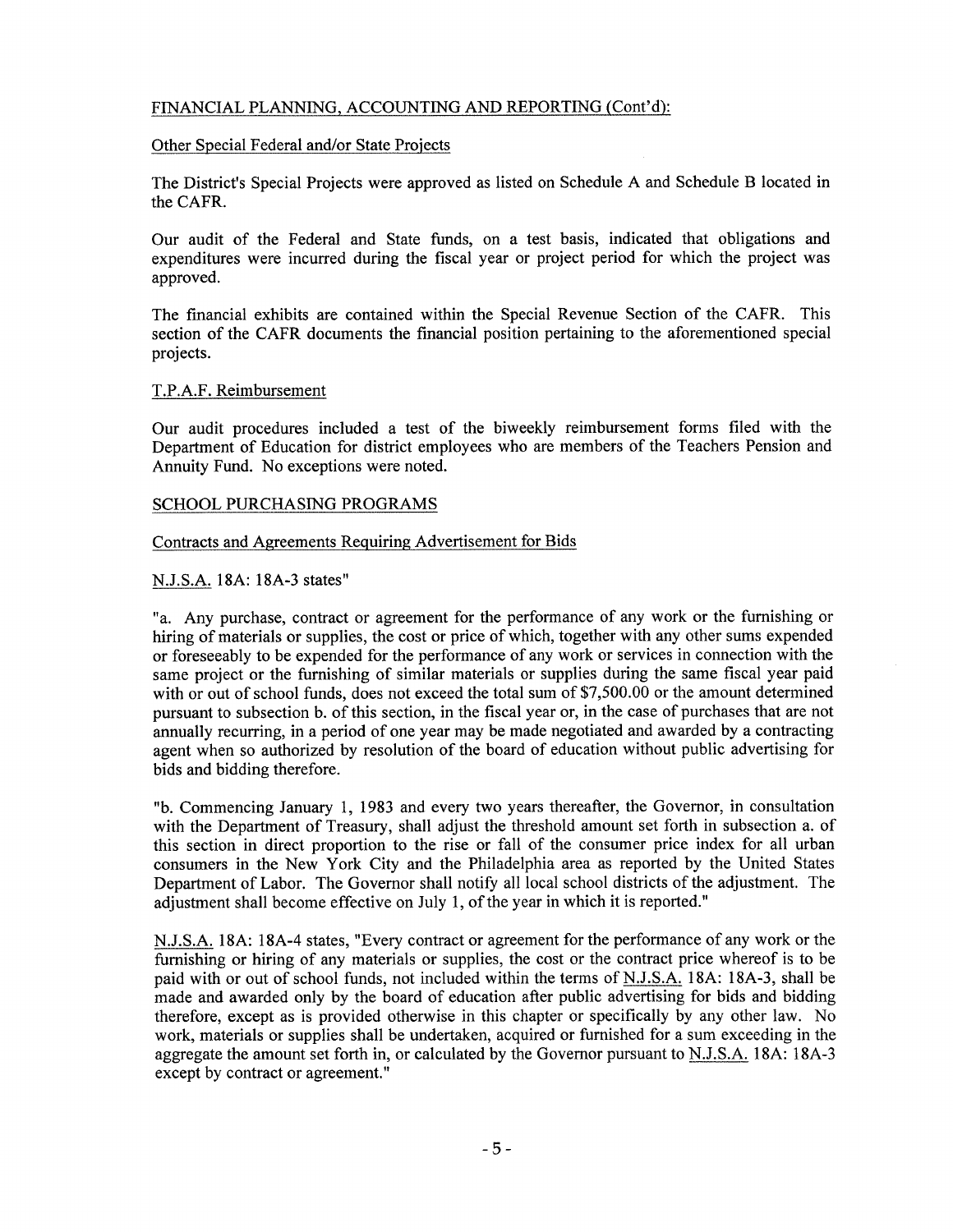#### SCHOOL PURCHASING PROGRAMS (CONT'D):

Contracts and Agreements Requiring Advertisement for Bids (Cont'd.)

Effective July 1,2012 and thereafter the bid thresholds in accordance with N.J.S.A. 18A: 18A-2 and 18A: 18A-3(a) are \$36,000 if the purchasing agent is qualified pursuant to subsection b. of section 9 of P.L. 1971, c. 198 *(CAOA:* 11-9), and \$26,000 in the absence of a Qualified Purchasing Agent. The threshold for student transportation contracts, pursuant to N.J.S.A. 18A: 39-3 is \$18,300.

The Board of Education has the responsibility of determining whether the expenditures in any category will exceed the statutory thresholds within the fiscal year. Where question arises as to whether any contract or agreement might result in violation of the statute, the Solicitor's opinion should be sought before a commitment is made.

Inasmuch as the system of records did not provide for an accumulation of payments for categories for the performance of any work or the furnishing or hiring of any materials or supplies, the results of such an accumulation could not reasonably be ascertained. Disbursements were reviewed, however, to determine whether any clear-cut violations existed.

The results of the examination indicated that no individual payments, contracts or agreements were made "for the performance of any work or the furnishing or hiring of any materials or supplies," in excess of the statutory thresholds where there had been no advertising for bids in accordance with the provision of N.J.S.A. 18A:18A-4.

Resolutions were adopted authorizing the awarding of contracts or agreements for "Professional Services" per NJ.S.A. 18A:18A-5.

The system of records did not provide for an accumulation of purchases for which the school board used contracts entered into by the State Department of Purchase and Property pursuant to Ch. 114, P.L. 1977, therefore, the extent of such purchases could not reasonably be ascertained.

Any interpretation as to possible violation of statute(s) would be in the province of the Board's solicitor.

#### SCHOOL FOOD SERVICE FUND

The District does not participate in any subsidized federal or state sponsored school nutrition programs.

The District has contracted with a Food Service management Company (FSMC) and utilized the standard contract form recommended by the regulatory agency. As required by the contract, the FSMC provided a report of its internal controls under Statement on Standards for attestation Engagements No. 16 (SSAE 16). We reviewed this report (type 2) as provided by the FSMC and found it to contain a detailed description of the FSMC's internal control objectives and the relevant control processes and procedures put in place to achieve those objectives. The report provided the minimum information necessary for us to gain an understanding of the FMSC's internal control. We are required to gain this understanding in order to plan our audit of the District's Food Service Fund. The report also provided assurances, based upon testing, relating to the operating effectiveness of the controls to achieve the related control objectives included in the description throughout a period that included the most of the school year.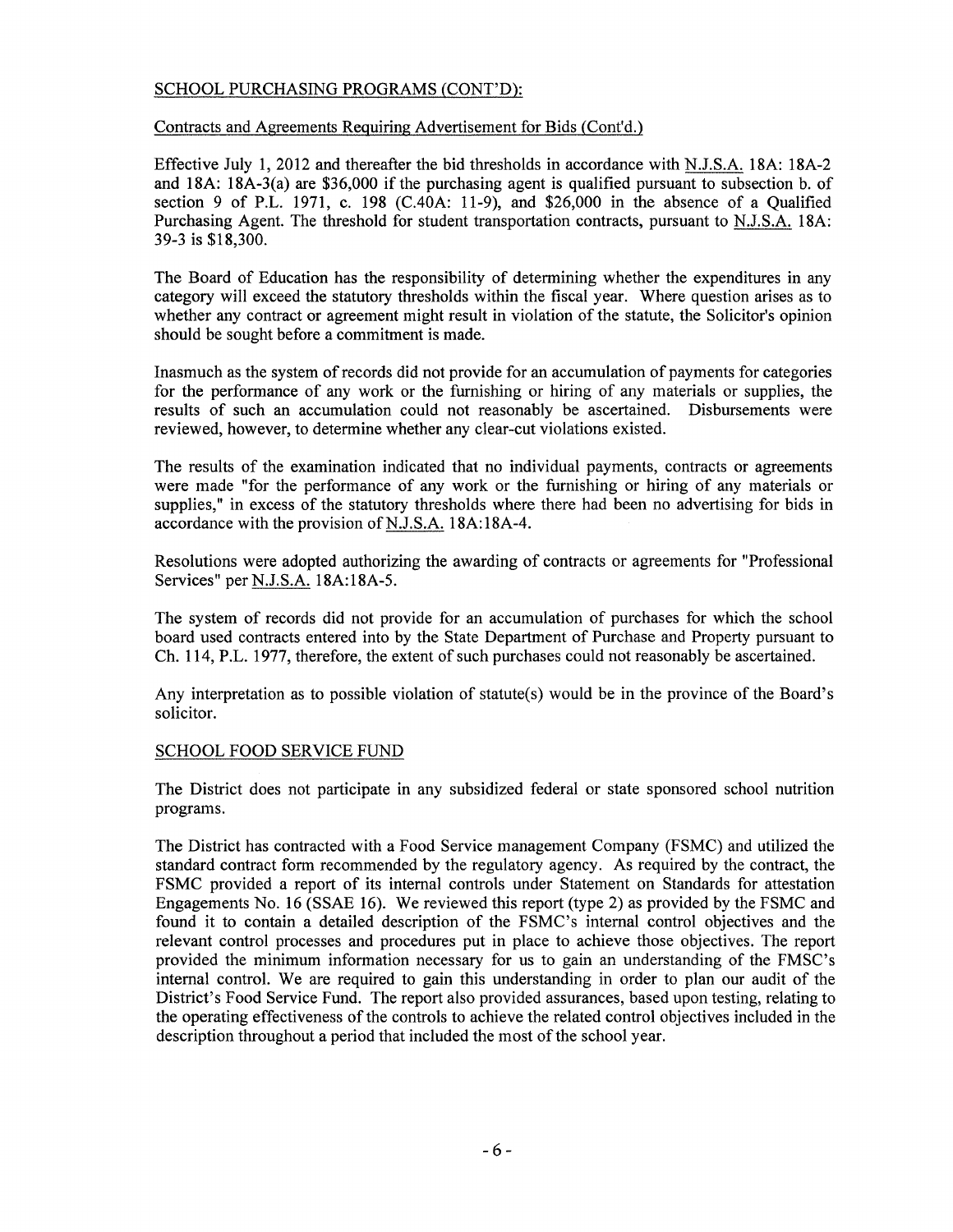#### SCHOOL FOOD SERVICE FUND (CONT'D.)

Audit tests of FMSC financial reports indicated that vendor invoices or approved transfer forms were available to support amounts claimed as inventory purchases and other costs, and amounts reported as sales and purchased account credits could be reconciled to amounts deposited or credited to the district bank account.

Exhibits reflecting Food Services Fund operations are included in the section entitled Enterprise Funds, Section G. Total realized revenues and transfers amounted to \$793,976.71 and total operating expenses amounted to \$770,499.06 resulting in net income of \$23,477.65. During the current period, the Board made an operating transfer of \$1,740 to the Food Service fund to cover the estimated federal and state funding of free and reduced price meals for students from the District.

#### Student Activity Funds

The recordkeeping of the various student activities funds were reviewed for the 2014-2015 school year. The records were maintained in generally good condition.

#### Application for State School Aid

Our audit procedures included tests of information reported in the October 15, 2014 Application for State School Aid (A.S.S.A.) for on-roll, private schools for the handicapped, low income, and bilingual. We also performed a review of the District procedures related to its completion. The information on the A.S.S.A. was compared to the district workpapers without exception. The information that was included on the workpapers was verified without exception. The results or our procedures are presented in the Schedule of Audited Enrollments.

The district maintained workpapers on the prescribed state forms or their equivalent.

The district has adequate written procedures for the recording of student enrollment data

### Pupil Transportation

Our procedures included a test of on-roll status reported in the 2014-15 District Report of Resident Transported Students (DRTRS). The information included on the DRTRS was verified to the DRTRS Eligibility Summary Report without exception. The results of our procedures are presented in the Schedule of Audited Enrollments.

Our procedures also included a review of transportation related contracts and purchases. Based on our review, the district complied with proper bidding procedures and award of contracts. No exceptions were noted in our review of transportation related purchases of goods and services.

#### Follow-Up on Prior Years' Findings

In accordance with *Government Auditing Standards,* our procedures included a review of all prior year recommendations. As there were no recommendations contained in the prior year report, no corrective actions were required.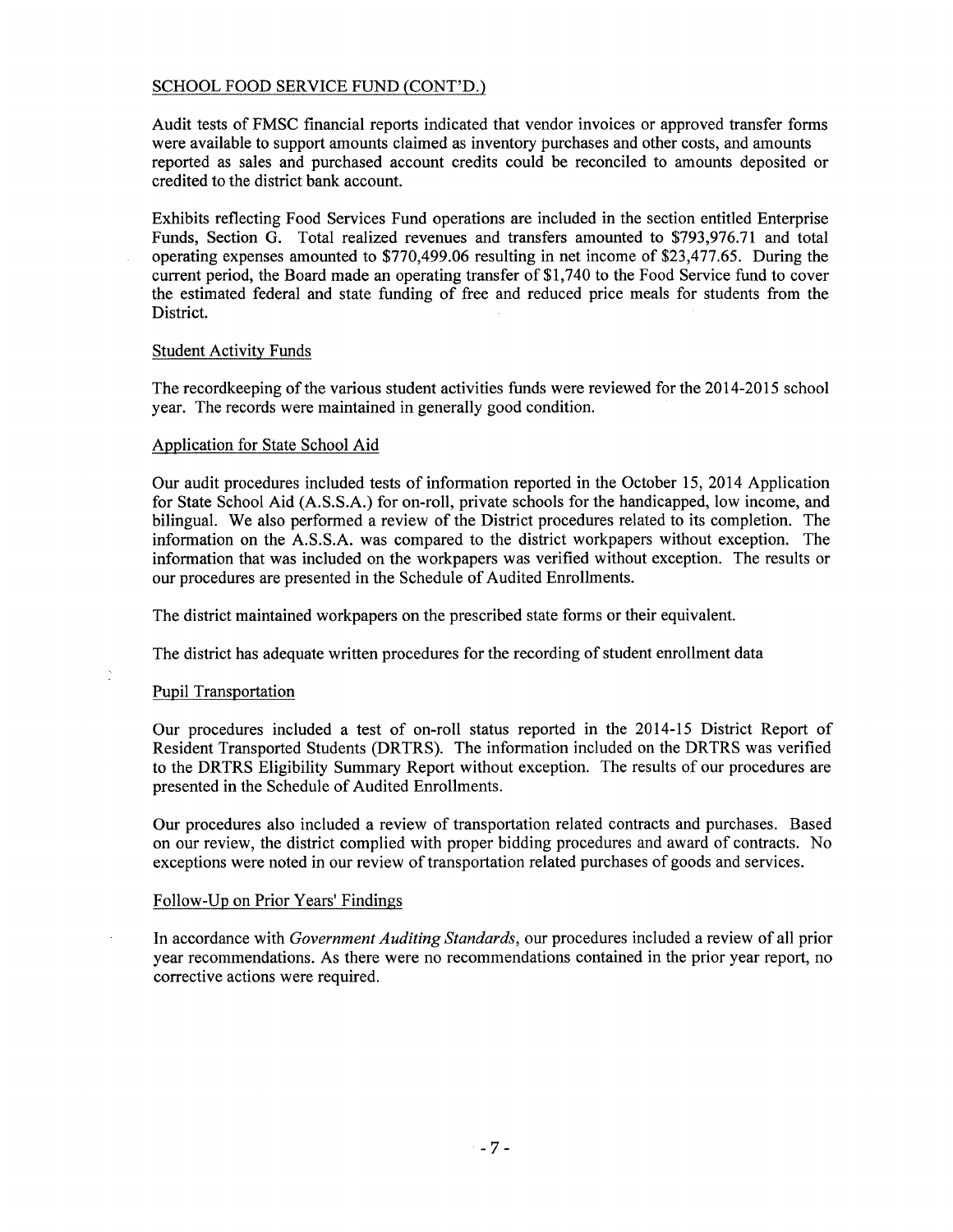NONE

\*\*\*\*\*\*\*\*\*\*

## ACKNOWLEDGMENT

 $\sim$ 

During the course of our audit, we received the complete cooperation of all the officials of the school district, and we greatly appreciate the courtesies extended to *us.*

 $\mathcal{L}$ 

Respectfully submitted,

*d!Jd( i;j~ ilA-·*

HODULIK & MORRISON, P.A. Certified Public Accountants Public School Accountants

.<br>MATZ UN

Robert S. Morrison Certified Public Accountant Public School Accountant #871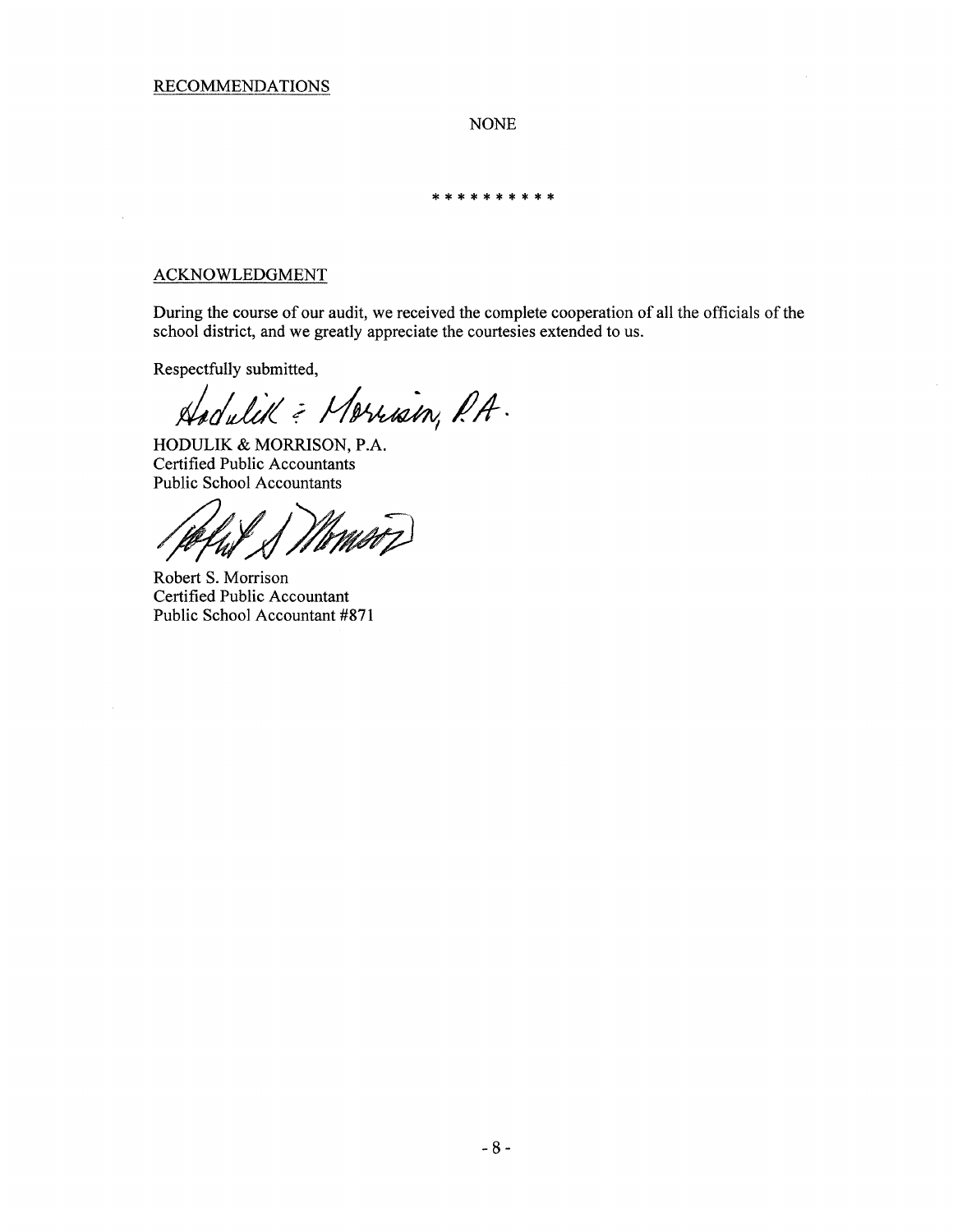#### SCHEDULE OF AUDITED ENROLLMENTS

#### NORTHERN HIGHLANDS REGIONAL HIGH SCHOOL DISTRICT APPLICATION FOR STATE SCHOOL AID SUMMARY ENROLLMENT AS OF OCTOBER 15, 2014

 $\sim 100$ 

|                                                                                                                                                                                        | 2015-2016 Application for State School Aid |                                              |            |                                                |                          |  | Sample for Verification                              |        |                                              |        |                                   | Private Schools for Disabled |                                    |                          |          |        |
|----------------------------------------------------------------------------------------------------------------------------------------------------------------------------------------|--------------------------------------------|----------------------------------------------|------------|------------------------------------------------|--------------------------|--|------------------------------------------------------|--------|----------------------------------------------|--------|-----------------------------------|------------------------------|------------------------------------|--------------------------|----------|--------|
|                                                                                                                                                                                        | Full                                       | Reported on<br>A.S.S.A.<br>On Roll<br>Shared | Full       | Reported on<br>Workpapers<br>On Roll<br>Shared | Errors<br>Full<br>Shared |  | Sample<br><b>Selected From</b><br>Workpapers<br>Full |        | Verified per<br>Registers<br>On Roll<br>Full |        | Errors per<br>Register<br>On Roll |                              | Reported on<br>A.S.S.A.<br>Private | Sample<br>for<br>Verifi- | Sample   | Sample |
|                                                                                                                                                                                        |                                            |                                              |            |                                                |                          |  |                                                      | Shared |                                              | Shared | Full                              | Shared                       | Schools                            | cation                   | Verified | Errors |
| Half Day Preschool - 3 Years Old<br>Half Day Preschool - 4 Years Old<br>Half Day Kindergarten<br>Full Day Kindergarten<br>One<br>Two<br>Three<br>Four<br>Five<br>Six<br>Seven<br>Eight |                                            |                                              |            |                                                |                          |  |                                                      |        |                                              |        |                                   |                              |                                    |                          |          |        |
| Nine<br>Ten                                                                                                                                                                            | 293<br>305                                 |                                              | 293<br>305 |                                                |                          |  | 58                                                   |        | 58                                           |        |                                   |                              |                                    |                          |          |        |
| Eleven                                                                                                                                                                                 | 301                                        |                                              | 301        |                                                |                          |  | 64<br>58                                             |        | 64<br>58                                     |        |                                   |                              |                                    |                          |          |        |
| Twelve<br>Adult High School (15+ credits)<br>Adult High School (1-14 credits)                                                                                                          | 310                                        | $\overline{4}$                               | 310        | 4                                              |                          |  | 62                                                   |        | 62                                           |        |                                   |                              |                                    |                          |          |        |
| Subtotals                                                                                                                                                                              | 1,209                                      | 5                                            | 1,209      | 5                                              |                          |  | 242                                                  |        | 242                                          |        |                                   |                              |                                    |                          |          |        |
| Special Ed - Elementary<br>Special Ed - Middle School<br>Special Ed - High School<br>Sent to CSSD                                                                                      | 158                                        |                                              | 158        |                                                |                          |  | 22                                                   |        | 22                                           |        |                                   |                              | 13                                 | 22                       | 22       |        |
| Subtotals                                                                                                                                                                              | 158                                        |                                              | 158        |                                                |                          |  | 22                                                   |        | $\bf 22$                                     |        |                                   |                              | 13                                 | $22\,$                   | 22       |        |
|                                                                                                                                                                                        | Totals $\frac{1,367}{2}$                   | 5                                            | 1,367      | 5                                              |                          |  | 264                                                  |        | 264                                          |        |                                   |                              | 13                                 | 22                       | 22       |        |
| .                                                                                                                                                                                      |                                            |                                              |            |                                                |                          |  |                                                      |        |                                              |        |                                   |                              |                                    |                          |          |        |

Percentage Error

 $\mathbf{1}$  $\bullet$ 

 $\mathbf{I}$ 

 $\sim$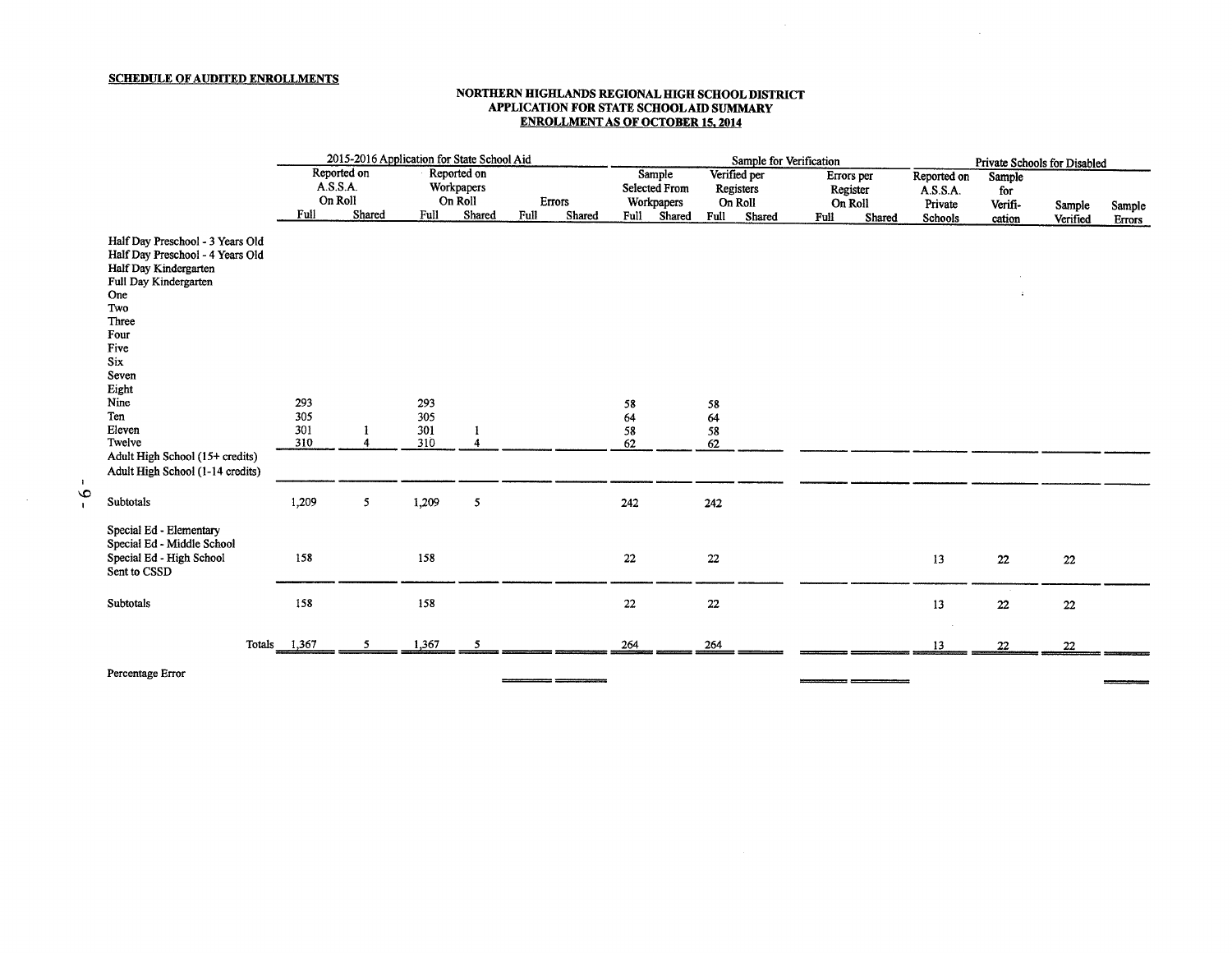#### SCHEDULE OF AUDITED ENROLLMENTS

 $\label{eq:2.1} \frac{1}{\sqrt{2}}\int_{\mathbb{R}^3}\frac{1}{\sqrt{2}}\left(\frac{1}{\sqrt{2}}\right)^2\frac{1}{\sqrt{2}}\left(\frac{1}{\sqrt{2}}\right)^2\frac{1}{\sqrt{2}}\left(\frac{1}{\sqrt{2}}\right)^2\frac{1}{\sqrt{2}}\left(\frac{1}{\sqrt{2}}\right)^2.$ 

# NORTHERN HIGHLANDS REGIONAL HIGH SCHOOL DISTRICT<br>APPLICATION FOR STATE SCHOOL AID SUMMARY<br>ENROLLMENT AS OF OCTOBER 15, 2014

 $\mathcal{L}^{\text{max}}_{\text{max}}$  and  $\mathcal{L}^{\text{max}}_{\text{max}}$ 

|                                                                                                                            |                              | Low Income                                   |                                         |                |                      |                                  | Sample for Verification               |  |                                               |                                                    |                                                                                                                            | Resident LEP Low Income                           |                                    | Sample for Verification            |                                        |                  |  |
|----------------------------------------------------------------------------------------------------------------------------|------------------------------|----------------------------------------------|-----------------------------------------|----------------|----------------------|----------------------------------|---------------------------------------|--|-----------------------------------------------|----------------------------------------------------|----------------------------------------------------------------------------------------------------------------------------|---------------------------------------------------|------------------------------------|------------------------------------|----------------------------------------|------------------|--|
|                                                                                                                            | A.S.S.A.<br>As Low<br>Income | Reported on Reported on                      | Workpapers<br>As Low<br>Income          | Errors         |                      |                                  | Sample<br>Selected From<br>Workpapers |  | Verified to<br>Application<br>And<br>Register | Sample<br>Errors                                   | Reported on<br>A.S.S.A. as<br>LEP low<br>Income                                                                            | Reported on<br>Workpapers<br>as LEP low<br>Income | Enors                              | Sample<br>Selected from Test Score | Verified to<br>Workpapers and Register | Sample<br>Errors |  |
| Kindergarten<br>One<br>Two<br>Three<br>Four<br>Five<br>Six<br>Seven<br>Eight<br>Nine<br>Ten<br>Eleven                      | -1                           |                                              | -1                                      |                |                      |                                  | $\mathbf{1}$                          |  | $\mathbf{1}$                                  |                                                    |                                                                                                                            |                                                   |                                    |                                    |                                        |                  |  |
| Twelve<br>Subtotals                                                                                                        | 3<br>$\boldsymbol{4}$        |                                              | $\mathbf{2}$<br>$\overline{\mathbf{3}}$ | $\mathbf{1}$   |                      |                                  | $2^{\circ}$<br>$\overline{3}$         |  | $2^{\circ}$<br>$\overline{\mathbf{3}}$        |                                                    |                                                                                                                            |                                                   |                                    |                                    |                                        |                  |  |
| Special Ed - Elementary<br>Special Ed - Middle<br>Special Ed - High                                                        |                              |                                              | $\mathbf{2}$                            | (2)            |                      |                                  | $\mathbf{2}$                          |  | $\overline{2}$                                |                                                    |                                                                                                                            |                                                   |                                    |                                    |                                        |                  |  |
| Subtotals                                                                                                                  |                              |                                              | $\mathbf{2}$                            | (2)            |                      |                                  | $\mathbf{z}$                          |  | $\overline{2}$                                |                                                    |                                                                                                                            |                                                   |                                    |                                    |                                        |                  |  |
| Co. Voc. - Regular<br>Co. Voc. Ft. Post Sec                                                                                |                              |                                              |                                         |                |                      |                                  |                                       |  |                                               |                                                    |                                                                                                                            |                                                   |                                    |                                    |                                        |                  |  |
| Totals                                                                                                                     |                              |                                              | -5                                      | (1)            |                      |                                  |                                       |  |                                               |                                                    |                                                                                                                            |                                                   |                                    |                                    |                                        |                  |  |
| Percentage Error                                                                                                           |                              |                                              |                                         | $-25.0%$       |                      |                                  |                                       |  |                                               |                                                    |                                                                                                                            |                                                   |                                    |                                    |                                        |                  |  |
|                                                                                                                            |                              |                                              |                                         | Transportation |                      |                                  |                                       |  |                                               |                                                    |                                                                                                                            |                                                   |                                    |                                    |                                        |                  |  |
|                                                                                                                            | <b>DOE</b>                   | Reported on Reported on<br>DRTRS by DRTRS by | District                                | Errors         | Tested               | Verified                         | Errors                                |  |                                               |                                                    |                                                                                                                            |                                                   |                                    |                                    |                                        |                  |  |
| Reg. - Public Schools (col. 1)<br>Reg - Special Ed. (col.4)<br>Transported - Non-Public (col. 3)<br>Special Needs (col. 6) | 505<br>70<br>49<br>20        |                                              | 505<br>70<br>49<br>20                   |                | 182<br>25<br>18<br>7 | 182<br>25<br>18<br>$\mathcal{I}$ | 0<br>$\mathbf 0$<br>0<br>$\mathbf 0$  |  |                                               | Spec Avg. Mileage - Special Ed. With Special Needs | Reg. Avg. Mileage - Regular Inc. Grade PK students (Part A)<br>Reg. Avg. Mileage - Regular Exc. Grade PK students (Part B) | Reported<br>5.6<br>5.6<br>12.9                    | Recalculated<br>5.6<br>5.6<br>12.9 |                                    |                                        |                  |  |
| Totals                                                                                                                     | 644                          |                                              | 644                                     |                | 232                  | 232                              | $\bf{0}$                              |  |                                               |                                                    |                                                                                                                            |                                                   |                                    |                                    |                                        |                  |  |
| Percentage Error                                                                                                           |                              |                                              |                                         |                |                      |                                  | 0.0%                                  |  |                                               |                                                    |                                                                                                                            |                                                   |                                    |                                    |                                        |                  |  |

 $\mathcal{L}^{\text{max}}_{\text{max}}$  and  $\mathcal{L}^{\text{max}}_{\text{max}}$ 

 $\sim 10^{11}$  km  $^{-1}$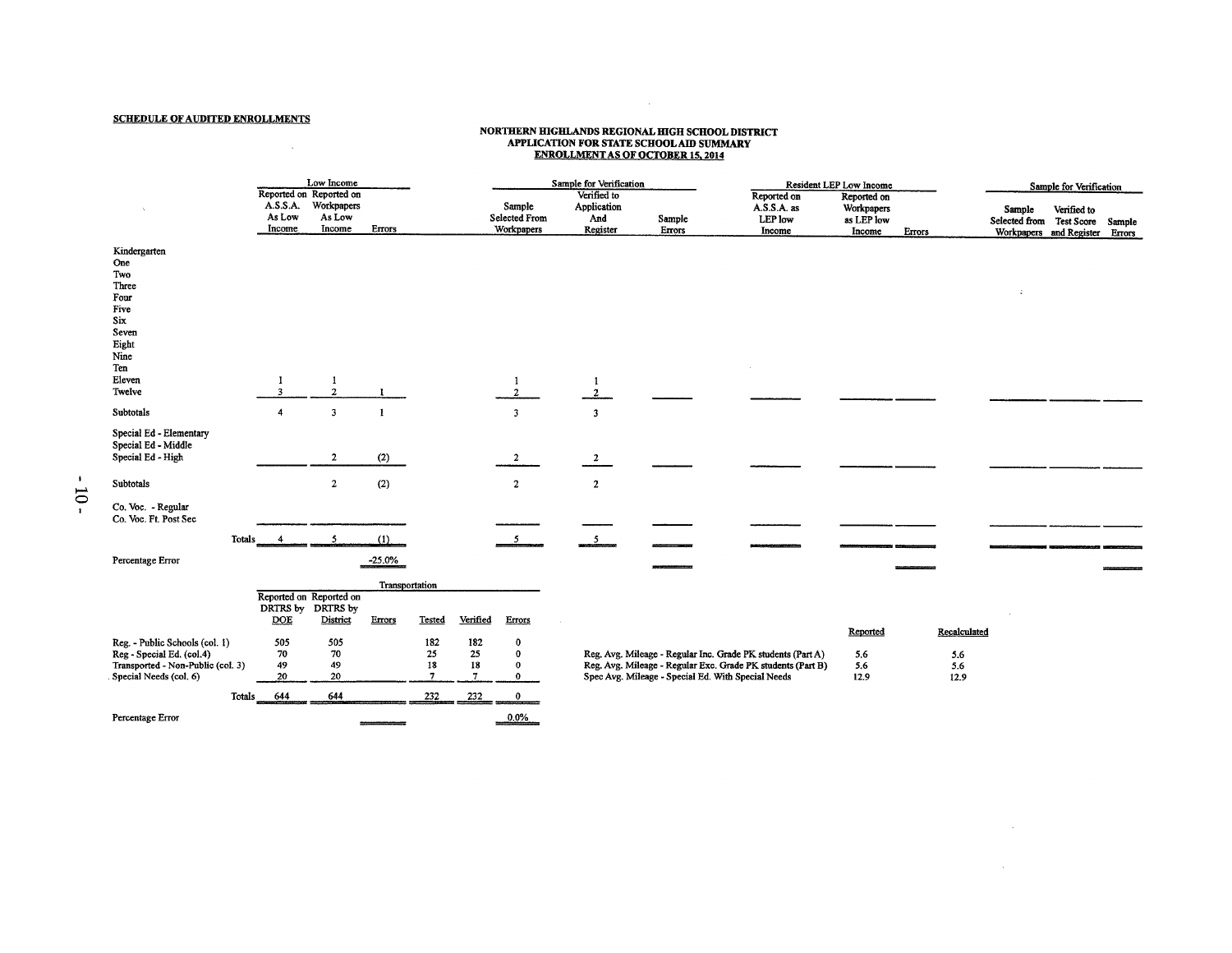#### EXCESS SURPLUS CALCULATION

# SECTION 1 - REGULAR DISTRICT

# A. 2% Calculation of Excess Surplus

 $\sim$ 

| 2014-2015 Total General Fund Expenditures per the CAFR "C-1"<br>Increased by Applicable Operating Transfers:<br>Transfer from Capital Outlay to Capital Projects Fund<br>Transfer from Capital Reserve to Capital Projects Fund<br>Transfer from General Fund to SFR for Pre-K Regular<br>Transfer from General Fund to SFR for Pre-K Inclusion                                                                                                                                                                | $28,044,590.18$ (B)<br>S.<br>\$<br>250,000.00 (B1a)<br>\$<br>707,582.49 (B1b)<br>\$<br>\$                         | $0.00$ (B1c)<br>$0.00$ (B1d)                         |
|----------------------------------------------------------------------------------------------------------------------------------------------------------------------------------------------------------------------------------------------------------------------------------------------------------------------------------------------------------------------------------------------------------------------------------------------------------------------------------------------------------------|-------------------------------------------------------------------------------------------------------------------|------------------------------------------------------|
| Decreased by:<br>On-Behalf TPAF Pension & Social Security<br>Assets Acquired Under Capital Leases<br>Adjusted 2014-15 General Fund Expenditures                                                                                                                                                                                                                                                                                                                                                                | 2,374,581.67 (B2a)                                                                                                | $0.00$ (B2b)                                         |
| $[(B)+(B1s)-B2s)]$                                                                                                                                                                                                                                                                                                                                                                                                                                                                                             | 26,627,591.00 (B3)                                                                                                |                                                      |
| 2% of Adjusted 2013-2014 General Fund Expenditures<br>[(B3) times .02]<br>Enter Greater of (B4) or \$250,000<br>Increased by: Allowable Adjustment*<br>Maximum Unassigned/Undesignated-Unreserved Fund Balance [(B5)+(K)]                                                                                                                                                                                                                                                                                      | $532,551.82$ (B4))<br>S<br>532,551.82 (B5)<br>S<br>256,993.00 (K)                                                 | \$<br>789,544.82 (M)                                 |
| <b>SECTION 2</b>                                                                                                                                                                                                                                                                                                                                                                                                                                                                                               |                                                                                                                   |                                                      |
| Total General Fund - Fund Balances @ 6/30/15<br>(Per CAFR Budgetary Comparison schedule/statement)<br>Decreased by:<br><b>Reserve for Encumbrances</b><br>Legally Restricted -Designated for Subsequent Year's<br>Expenditures<br>Excess Surplus - Designated for Subsequent Year's<br>Expenditures **<br>Other Reserved Fund Balances****<br>Assigned Unreserved Fund Balance - Designated<br>for Subsequent Year's Expenditures<br>Total Unreserved/Undesignated Fund Balance [(C)-(C1)-(C2)-(C3)-(C4)-(C5)] | $5,691,823.45$ (C)<br>\$<br>$818,160.29$ (C1)<br>\$<br>$1,146,471.00$ (C3)<br>\$<br>1,995,461.31 (C4)<br>\$<br>\$ | (C2)<br>(C5)<br>1,731,730.85 (U1)<br>\$              |
| <b>SECTION 3</b>                                                                                                                                                                                                                                                                                                                                                                                                                                                                                               |                                                                                                                   |                                                      |
| Restricted Fund Balance-Excess Surplus ***((U1-(M)) If negative enter -0-<br><b>Recapitulation of Excess Surplus as of June 30, 2015</b>                                                                                                                                                                                                                                                                                                                                                                       |                                                                                                                   | \$<br>942,186.03 (E)                                 |
| Reserved Excess Surplus-Designated for Subsequent Year's<br>Expenditures**<br>Reserved Excess Surplus***(E)                                                                                                                                                                                                                                                                                                                                                                                                    |                                                                                                                   | \$<br>$1,146,471.00$ (C3)<br>\$<br>942,186.03<br>(E) |

Total Excess Surplus [(C3) +(E)]

 $$ 2,088,657.03$  (D)

 $\sim$   $\mu$